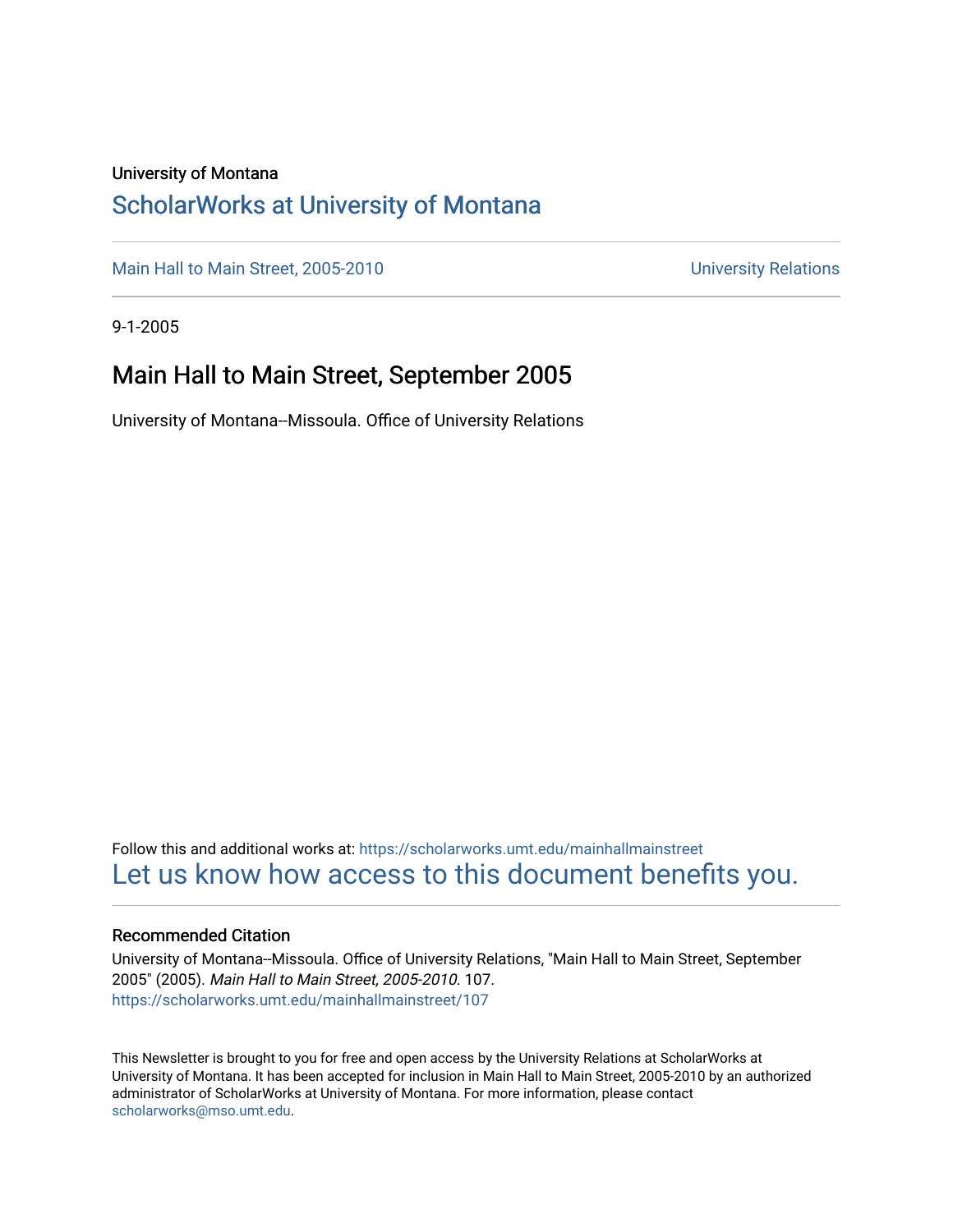### AAt **M ain Hall to ain Street** September 2005 Vol. 11 No. 9 **Connecting Campus and Community**

# **UM aids students displaced by Hurricane Katrina**

**W** hen Hurricane Katrina slammed<br>w Orleans on the Gulf Coast and swamped

New Orleans on Aug. 29, Heidi Fanslow never dreamed people fleeing the disaster would surface way up north in Montana.

Fanslow, director of admissions for The University of Montana law school, has worked nonstop in the days since the hurricane to help four displaced law students continue their studies in Missoula.

"People have been calling me on the road in tears, not knowing what day it is, wondering what they are going



The law school's Heidi Fanslow and some donations for displaced students.

to do, ' she said. "They are arriving Fanslow said they were glad to squeeze exhausted and traumatized, and we've in the Loyola exhausted and traumatized, and we've worked to make sure they don'<sup>t</sup> have to **\_ Continued back page**

worry about the basic necessities the rest of us take for granted."

> The disaster shut down New Orleans' two law schools at Loyola and Tulane. Fanslow said UM agreed to take in two Loyola students — a firstyear and a thirdyear — as well as two second-year students from Tulane.

"UM and Gonzaga were the first law schools in the country to accept first-year law students affected by the hurricane," she said. The UM law

school generally caps first-year enrollment at 85 students, but

## **University remembers fallen soldier**



Hyland

If a range to set a loyal friend and member of the Gritanii  $\frac{1}{2}$  family  $\frac{1}{2}$  a guy who used to set off the cannon at home othall games. He was reserved, honest and dependable n August UM lost a loyal friend and member ofthe Griz football games. He was reserved, honest and dependable; someone others would trust their lives with. He was 1st Lt. Joshua Hyland.

"He was one of the mentors among his class because people trusted him," said Maj. Phillip McCutcheon, assistant professor in UM's Department of Military Science. "They knew he wouldn't lead them astray."

And up until Hyland's death, he was a man others in his division could depend on. On Sunday, Aug. 1, he was in a Humvee with three other soldiers when <sup>a</sup> bomb strapped underneath <sup>a</sup> bridge **\_Continued back page**

## **Radio-television professor earns major honor**

**D**enise Dowling, an assistant<br>partment at UM, has been named the enise Dowling, an assistant professor in the radio-television most promising newjournalism professor in the country by a national education

group. Dowling was honored by the Mass Communication and Society Division of the Association for Education in Journalism and Mass Communication. The division sponsors a contest each year to honor



Dowling

excellence in teaching by faculty members who have taught for fewer than five years. Applications are judged by journalism professors around the country.

She was nominated by Jerry Brown, dean of the UM journalism school, who wrote, "In my 30-plus years of professional and academic work, I have never known a professional journalist who has made the transition from newsroom to classroom as swiftly and successfully."

AEJMC presented the award to Dowling during the organization's national convention in San Antonio in August. While at the convention, she presented a workshop to share her teaching strategies, philosophy and techniques with other educators.

Dowling started teaching at UM in 2000 after a 20-year career in broadcast news. She has created several new courses and won numerous grants and research contracts. Her students also have won nearly every award given to college journalists.

A 1978 graduate of Helena High School, Dowling spent 16 years working in television and radio news in Spokane, Wash., at KHQ and KXLY in the 1980s and  $'90s. =$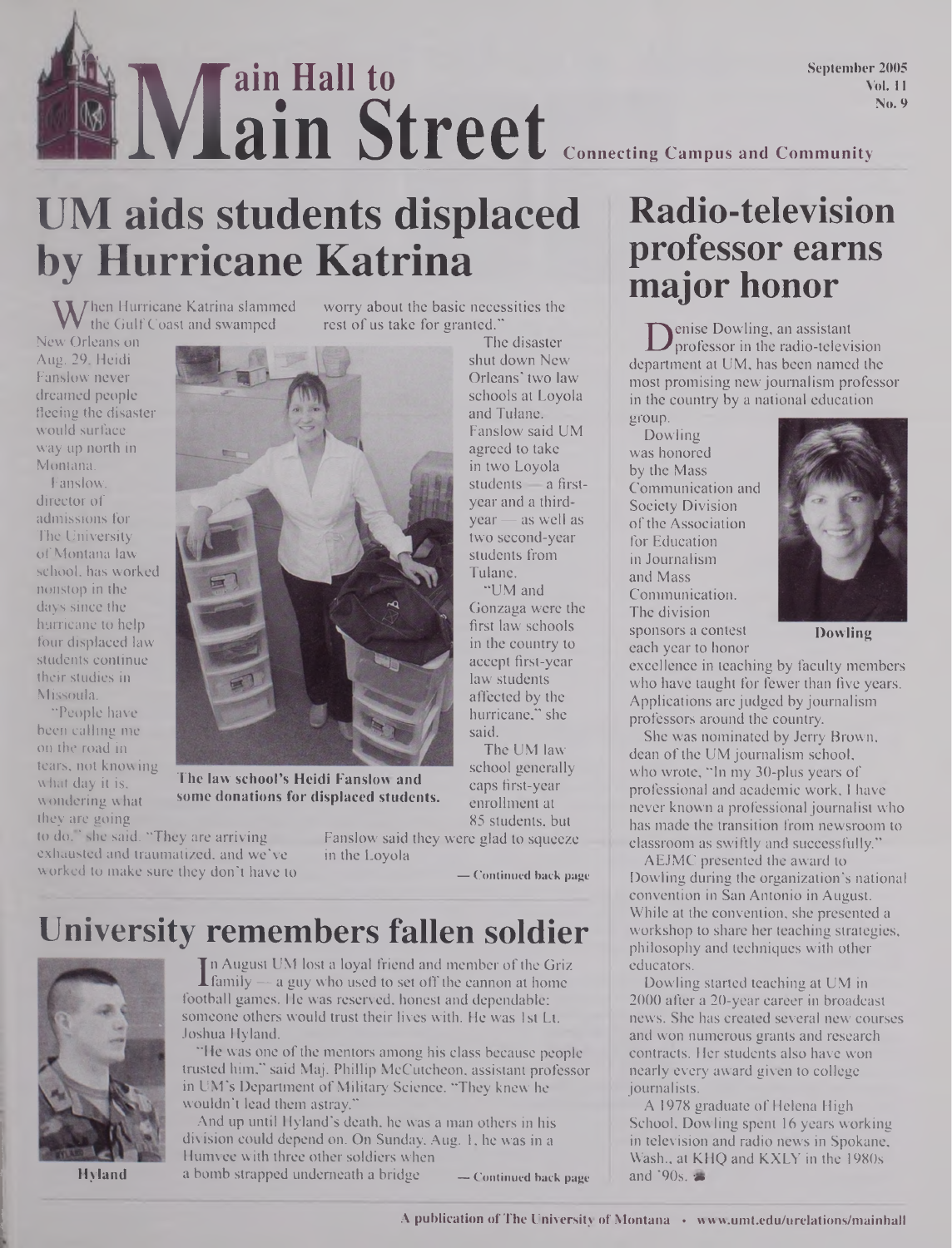# **Homecoming to honor UM distinguished alumni**

 $\prod_{\text{nor}}$ The UM Alumni Association's highest honor will go to three UM graduates during the 2005 Homecoming celebration Friday and Saturday, Sept. 30-Oct. 1.

This year's Distinguished Alumni Award recipients are Bruce D. Crippen of Billings; James Grady of Silver Spring, Md.; and Deborah Doyle McWhinney of Tiburon, Calif.

Crippen The Distinguished Alumni Awards Ceremony begins at 6 p.m. Friday, Sept. 30, in the University Center Ballroom. A reception will follow. The public is invited to both events.

Crippen, a Billings attorney, earned a bachelor's degree in accounting from UM in 1956 and a juris doctorate in 1959. From 1981 to 1999, Crippen served as a senator in the Montana State Legislature and is the only senator from Yellowstone County to be named president of the Montana Senate. During his time in the Senate, he also served as minority whip, minority leader and president protempore.

In the 1970s, Crippen developed Billings' Rimrock Mall, often referred to as the first "middle America" shopping mall in Montana.

While attending UM, Crippen was





**Grady McWhinney**

a member of the Sigma Chi fraternity and of Silent Sentinel, a senior honorary society. He has served as chair of the Public Service Board of Billings, director of the Billings Yellowstone Art Center and the Billings YMCA, president of United Way of Yellowstone County, and adviser ofEagle Mount, a nonprofit organization that provides recreational opportunities for people with disabilities.

In 1995, Crippen received the Neil S. Bucklew Presidential Service Award at UM's Charter Day celebration. He and his wife, Mary, have four children: Ken, Gretchen, Kirsten and Clay.

Grady, a native of Shelby, received a bachelor's degree in journalism at UM in 1972. He was a staff aide for the 1972 Montana Constitutional Convention. At age 24, Grady sold his first novel, "Six

Days of the Condor," later made into the movie "Three Days of the Condor." That same year he left for Washington, D.C., where he served as an aide to Montana Sen. Lee Metcalf and then later worked as an investigative reporter for nationally syndicated columnist Jack Anderson.

Grady has published 13 novels and many short stories. His writing has won literary awards in France and Italy. Grady's film

and television credits include cable feature movie scripts, episodes for a dramatic series and original screen plays. He also served as a consultant for the CBS Movie of the Week. Grady lives in Silver Spring, Md., with his wife, Bonnie. They have two children, Rachel and Nathan.

McWhinney, a native of Missoula, earned a bachelor's degree in communication studies at UM in 1977. She is the president of Schwab Institutional, a division ofCharles Schwab & Company Inc., which she joined in 2001. Before joining Schwab, McWhinney served as group president for Engage Media Services and executive vice president at Visa International. She also spent 17 years with Bank of America Corporation, where

University Center Atrium (continues through Friday); 5 p.m., Homecoming

**— Continued back page**

# **UM parade outgrows Missoula**

U I'M is riomecoming parade — the fargest in Montana — has protein too big. Last year, with about 145 entries, the Indeed backed up traffic across the Madison Street Bridge near M's Homecoming parade — the largest in Montana — has gotten too big. Last year, with about 145 entries, the campus all the way onto Interstate 90.

So this year Bill Johnston, Alumni Association director, and Sharon Palmer, Homecoming parade coordinator, decided the big event will be run differently.

Ken Thompson, UMAA on-campus events coordinator, said it will still run down Higgins Avenue in the heart of Missoula. But then only entries with direct UM ties will turn down University Avenue. The rest will be diverted into the nearby Slant Street Neighborhood.

Thompson said this should prevent any further traffic snafus.

"We also don't expect quite as many entries because it's not an election year," he said. "It will be the same parade, but we're going to split it so it disperses more quickly."

Thompson will take entries through Sept. 23, so if you would like to participate, call (406) 243-4236.

Homecoming 2005 events will run from Sunday, Sept. 25, to Saturday, Oct. 1. This year's theme is "Treasure the Past, Embrace the Future." Following is a schedule:

**Sunday, Sept. 25—**1-3 p.m.. Homecoming Kickoff Celebration, Southgate Mall Clock Court.

**Thursday, Sept. 29—10 a.m.. Homecoming Art Fair,**

Buffet, Lommasson Center Food Zoo, public welcome, \$8.50; 5 p.m., International Alumni Reunion Dinner, Lommasson Center Food Zoo.

**Friday, Sept. 30—**11:30 **a.m..** Class of 1965 Luncheon, UC 330-332; noon, Alpha Phi Reunion, lunch at Jakers; 1.30 p.m., Class of 1965 Class Photo, on the Oval near Grizzly statue; <sup>2</sup> p.m., UM Campaign Announcement for Campus and Community. UC Theater; <sup>4</sup> p.m., department open houses - Adams Center Hall ofChampions, Education Building Room 110, Gallagher Business Building Gianchetta Piazza, Skaggs Building Room 340, Law Building Pope Room, Lommasson Center Room 219 and Journalism Building library; 6 p.m., Distinguished Alumni Award Ceremony, UC Ballroom; 8 p.m., Singing on the Steps, Pep Rally and Lighting of the M, meet at Main Hall; 9 p.m., Alumni Social and Dance, Holiday Inn Parkside.

**Saturday, Oct.** 1—7:45 a.m., Tri Delt Breakfast and Annual Meeting, University Congregational Church; 10 a.m., Homecoming Parade, Higgins to University; <sup>11</sup> a.m., Wesley House Tailgate, Washington-Grizzly Stadium; 11 a.m., Recent Grads Tailgate Party, look for the UMAA hot air balloon; noon, International Alumni Reunion Tailgate, the International House; <sup>1</sup> p.m., UM Grizzlies vs. Weber State, Washington-Grizzly Stadium; <sup>6</sup> p.m., Pharmacy Class of'<sup>65</sup> dinner, Missoula Country Club; 6 p.m., International Alumni Reunion Gala Dinner, UC Ballroom.  $\approx$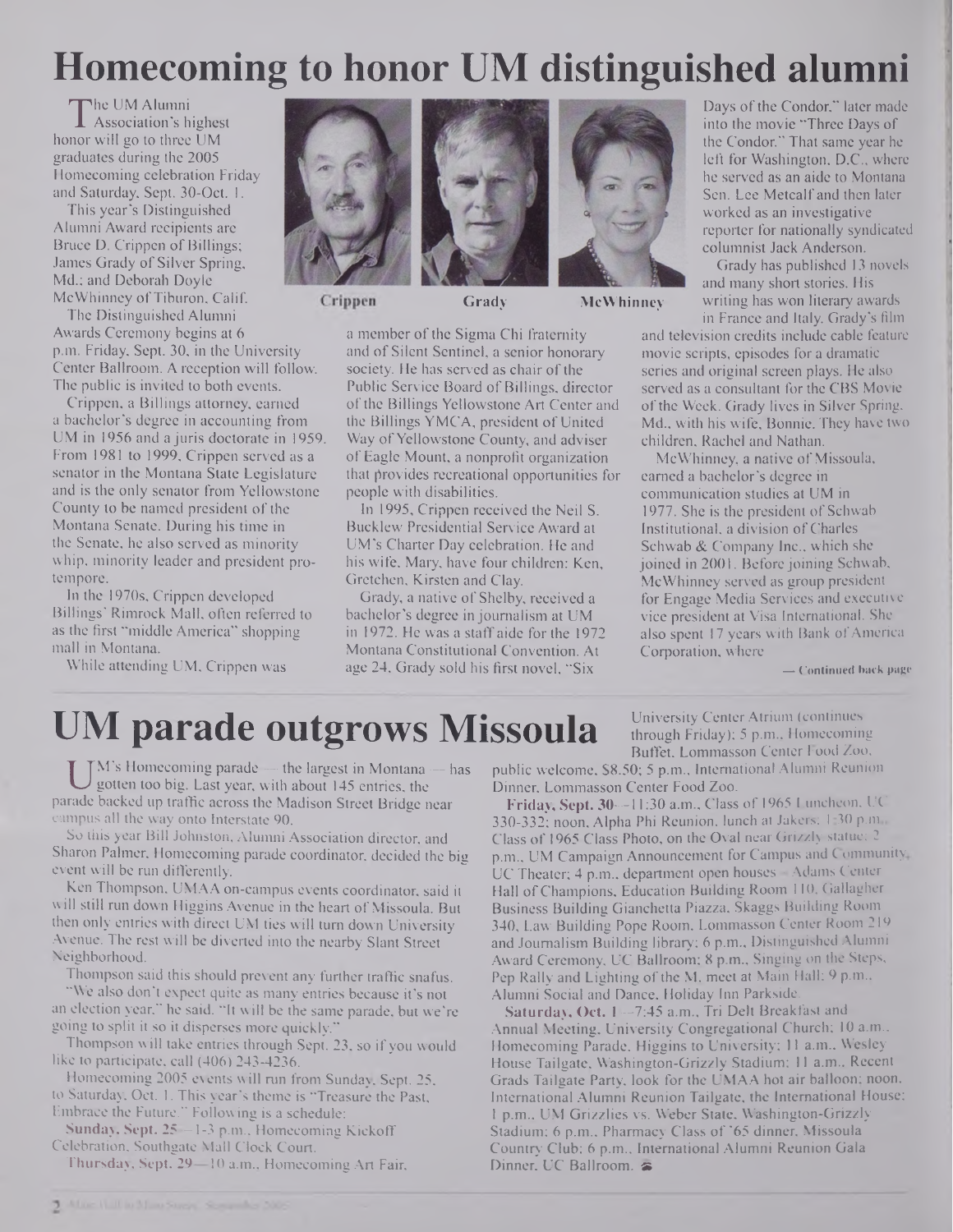**Enrollment Jumps—**Summer enrollment at the Univesity jumped 41 students from a year ago, with most of that increase coming from out-of-state. The 2005 student headcount was 3,251, compared to  $3,210$  last summer  $- a$ 1.2 percent increase. However, there were more part-time students and fewer full-time students this summer, so the number of full-time equivalents (FTEs) actually declined by 1.4 percent when compared to 2004. Summer enrollments combined with those during the two acadcmic-year semesters make up the fiscal year total. Based on current projections, it appears enrollment should rebound in the fall.

**Tickets for Kids—**Six former UM football players joined forces recently to create GrizKidz, a nonprofit program to provide opportunities for financially disadvantaged children in Missoula to attend Grizzly home football games. The goal of the program is for Griz football ticket holders to donate tickets that would otherwise go unused for distribution to such children. Founding members of GrizKidz are former Griz football standouts Matt Clark, Thad Huse, Mike McGowan, Mike Rankin, Tim Polich and Bryan Tripp. Drop boxes are located at the Press Box, the Montana Club, Paradise Falls, Stockman's Bar, the UM ticket office and all First Security Banks. Donations need to be in pairs or more (for chaperone purposes) and should be dropped off by Thursday at 5 p.m. before each home game.

**Fulbright to Honduras—**UM law faculty member and Legal Counsel David Aronofsky recently returned from Honduras, where he taught a class on a Fulbright Senior Specialist grant. The two-week technology law course was taught to two-dozen upper-level law and business students and professors at the Central America Technological University Law School in Tegucigalpa. Aronofsky taught the class in Spanish, covering freedom of expression and the Internet, online consumer protection, data privacy, Internet jurisdiction and misuse cases, among other issues. The Honduran course used court decisions and other materials from Latin America, the European Union and the United States. Besides teaching, Aronofsky also explored creating a new e-commerce and technology law center in Tegucigalpa with UM assistance, in anticipation of the U.S.-Central American Free Trade Agreement, which takes effect Nov. 1.



**University Magazine Honored—UM's** magazine, the Montanan, recently won a national award for excellence from the Association of Educational Publishers. The Montanan won the Distinguished Achievement Award in the Most Improved Magazine category in AEP's 2005 competition. Editor Joan Melcher ofUniversity Relations led a yearlong redesign effort that premiered with the fall 2004 issue of the magazine. The Montanan is mailed three times a year to more than 65,000 UM alumni and friends. The Montanan beat out three other magazines, including the Penn Stater, to win the prestigious award. The Montanan also was named a finalist in two similar categories in competition sponsored by the Association of Western Publishers.

**Web Site Gets Noticed—**The University's Web site ushered in the new academic year with a slate of improvements, including streamlined navigation and layout, new graphics and photos and a featured link section. Educause, an organization for information technology in higher education, recently selected UM as its "Site of the Week." The feature showcases sites that are "welldesigned, visually appealing and easy to use." To see the site yourself, visit http:// [www.umt.edu/](http://www.umt.edu/).

**Broadcasting Brilliance—**UM broadcast journalism students Beth Saboe and Tim Reilly recently won the E.B. Craney Award for noncommercial radio program of the year from the Montana Broadcasters Association and Greater Montana Foundation. They were recognized for their work on UM's Legislative News project during this year's legislative session in Helena. Saboe of Sidney and Reilly of Gallatin Gateway produced daily radio reports that aired on more than 50 radio stations across Montana. Another student production, "Montana Journal: Small Towns in the Big Sky II," was runner-up in the noncommercial television program of the year category.

**Silk Road Exhibit—**The national traveling exhibition "Ancient Threads, Newly Woven: Recent Art from China's Silk Road" will be at the Montana Museum ofArt and Culture through Oct. 15. The exhibition highlights works by contemporary artists living and working in the Silk Road cities of Xi'an, Lanzhou, Dunhuang, Urumqi and Kashgar. The museum is located in UM's Performing Arts and Radio/Television Center. Gallery hours are Tuesday through Thursday from 11 a.m. to 3 p.m. and Friday and Saturday from 4 to 8:30 p.m. At 7 p.m. Tuesday, Sept. 27, UM faculty member Ardeshir Kia will speak at the museum on the history of art along the Silk Road.

**Expanded Parking Options—**UM's **Park-N-Ride** system has expanded services this year. A new lot on East Broadway offers a North Park-N-Ride shuttle service **that** runs every 15 minutes to the Adams Center. Park-N-Ride South offers buses every 10 minutes from the Dornblaser lots and is free and open to the **public.**

**Endowed Position—**UM celebrated the new John J. Craighead Chair in Wildlife Biology during a Sept. 9 public reception. Friends, associates and former students ofCraighead provided \$2.5 million to endow the position, which UM intends to fill in the 2007-08 academic year by hiring a scientist of Craighead's stature. Craighead led UM's Montana Cooperative Wildlife Research Unit for 25 years and was named by National Geographic as one of this century's most eminent scientists. His advances led to use of research radio collars on species all over the world.

**Tribal Learning—**Through a new multicultural education project, students at Missoula's Lewis and Clark Elementary School will learn more about nearby American Indian tribes. The project was made possible by a \$7,000 Community Action Grant awarded to the American Association of University Women Missoula Branch from the national AAUW Foundation and by a \$3,000 grant from the Montana Committee for the Humanities. The goal of the project is to bring the wealth of indigenous knowledge of the Salish, Pend d'Oreille and Kootenai tribes to area teachers and their students. During workshops, American Indian educators, UM faculty members and elementary teachers will design and develop materials and processes to incorporate into K-5 curricula. For more information about the project, call (406) 721-4691 or (406) 728- 2400 ext. 4350.